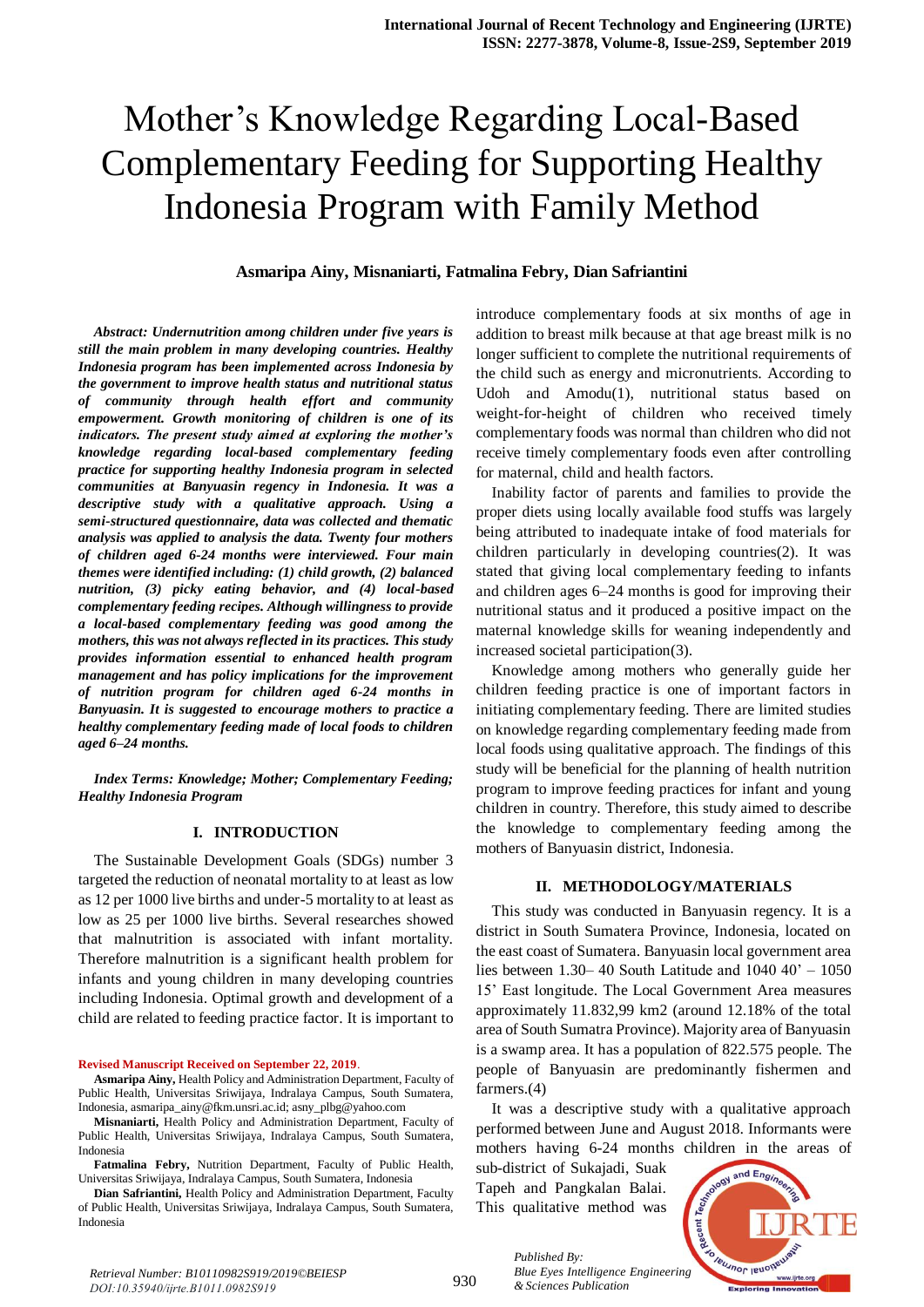### **Mother's Knowledge Regarding Local-Based Complementary Feeding for Supporting Healthy Indonesia Program with Family Method**

conducted for gaining insight into the participants' experiences. In this qualitative study, 24 mothers of children aged 6-24 months have been explored their knowledge using semi-structural in-depth interviews. Participants were purposively selected based on discussion with local health centers and village midwives. The participants were also informed about confidentiality, that participation was voluntary and informed of their right to withdraw from the study at any time during the interviews.

Thematic analysis was applied to analysis the data and identified regular patterns of meaning regarding the major issues pertaining to local-based complementary feeding practice. All participants were informed on the aims of the study. Questionnaire guide was designed based on the research objective. A transcript-based analysis was used, which involved reading through the transcripts and field notes, looking for emerging themes.

#### **III. RESULTS AND FINDINGS**

Banyuasin regency is divided into 19 sub-districts with 304 villages/urban villages. With a total of 288 villages and 16 urban villages. $(4)$  The distance between the Capital District (Pangkalan Balai) and the Capital of the Province (Palembang) is 45 km which can be reached in approximately 1.5 hours by bus/car.

#### **A. Profile of Study Respondents**

**Table 1.** Distribution of mother age and children by sex and age

| ັ<br><b>Profile</b> | $n\left(\frac{6}{6}\right)$ |
|---------------------|-----------------------------|
|                     |                             |
|                     |                             |
| Mother Age(y)       |                             |
| $20 - 30$           | 18(75%)                     |
| $31-40$             | 6(25%)                      |
|                     |                             |
| <b>Child sex</b>    |                             |
| Male                | 18(75%)                     |
| Female              | 6(25%)                      |
| Child $age(M)$      |                             |
| $6-8$               | 3(12,5%)                    |
| $9 - 11$            | $5(20,8\%)$                 |
| 12-24               | 16(66,7%)                   |

Table 1 shows the majority 18 (75%) of the mother were 20-30 years old, 6(25%) were above 30 years. Moreover, the majorities (75,0%) of the children were male and only 25,0% of the children were female. More than a half (66,7%) of the children were of age group 12-24 months, the minorities of the children (12,5%) were of age group 6-8 months.

#### **1) Mothers' Knowledge Regarding Local-Based Complementary Feeding**

The knowledge aspects extracted from this study were 1) mother's understanding of complementary feeding, 2) schedule for providing complementary feeding, 3) providing complementary feeding with healthy nutrition made from local foods for children aged 6-24 months, 4) constraints in the provision of local-based complementary feeding, 5)

local-based complementary feeding menus and recipes and 6) Indonesian government effort to pursue a healthy Indonesian society.

The knowledge of mothers aged 20-30 years is categorized good. A total of 12 mothers (66.7%) and only a few (6 mothers) have less knowledge (33.3%). Whereas in the group of mothers aged 31-40 years, almost all mothers (5 people or 83.3%) have good knowledge and mothers with poor knowledge only 1 person (16.7%). Mothers with good knowledge explain that complementary feeding is the food that is given in addition to breast milk when the child is 6 months and above, as quoted in the following interviews:

"I gave complementary feeding to my child when she was more than 6 months" (Se)

"Complementary feeding… It is the food that I give to my child when she was 6 months old and I also give breast milk according to my child's wishes" (Dw)

"I provided complementary feeding for my second son after the age of 6 months" (St)

"From a health worker in health post, I obtained information that complementary feeding was given to children after the age of 6 months" (Su)

The stages in giving complementary feeding were still not well understood by all mothers. Complementary feeding must be introduced gradually, because the mechanism of swallowing and the baby's ability to digest is still weak. In addition, also need to consider the possibility of a side reaction from food, such as allergies or food intolerance. This was illustrated in the following interviews:

"I gave family foods when my son was entering the age of 9 months because I felt he was interested in the foods I provided."(Rn)

"My son is very selective in eating so at the age of 8 months I started introducing family favorite foods."(Mr)

"Providing family foods that is spicy and dense textured is my effort to increase eating desire of my child who is now at 10 months aged."(Ru)

The preparation of complementary feeding from local foods is also explained by the mother as a form of utilizing food ingredients that are widely available in the surrounding area such as catfish, tofu, eggs, chicken meat, pumpkin, cassava, long beans, papaya, banana and watermelon. Giving complementary feeding to children is a challenge for all mothers because sometimes their children do not directly like foods made from the local ingredients. The results of interviews with the mother obtained a general description as follows:

"…I am looking for information about complementary feeding from social media for providing complementary feeding at first time to my son."(Su) "A menu needs to be made to ensure the variety of local ingredients I give to my son." (Rs) A few days at the start of giving complementary feeding, my daughter seems to not like the complementary feeding that I prepared…"(Di)

Research findings by Aruldas et. al.(5) showed that elderly women, like



931

*Published By: Blue Eyes Intelligence Engineering & Sciences Publication*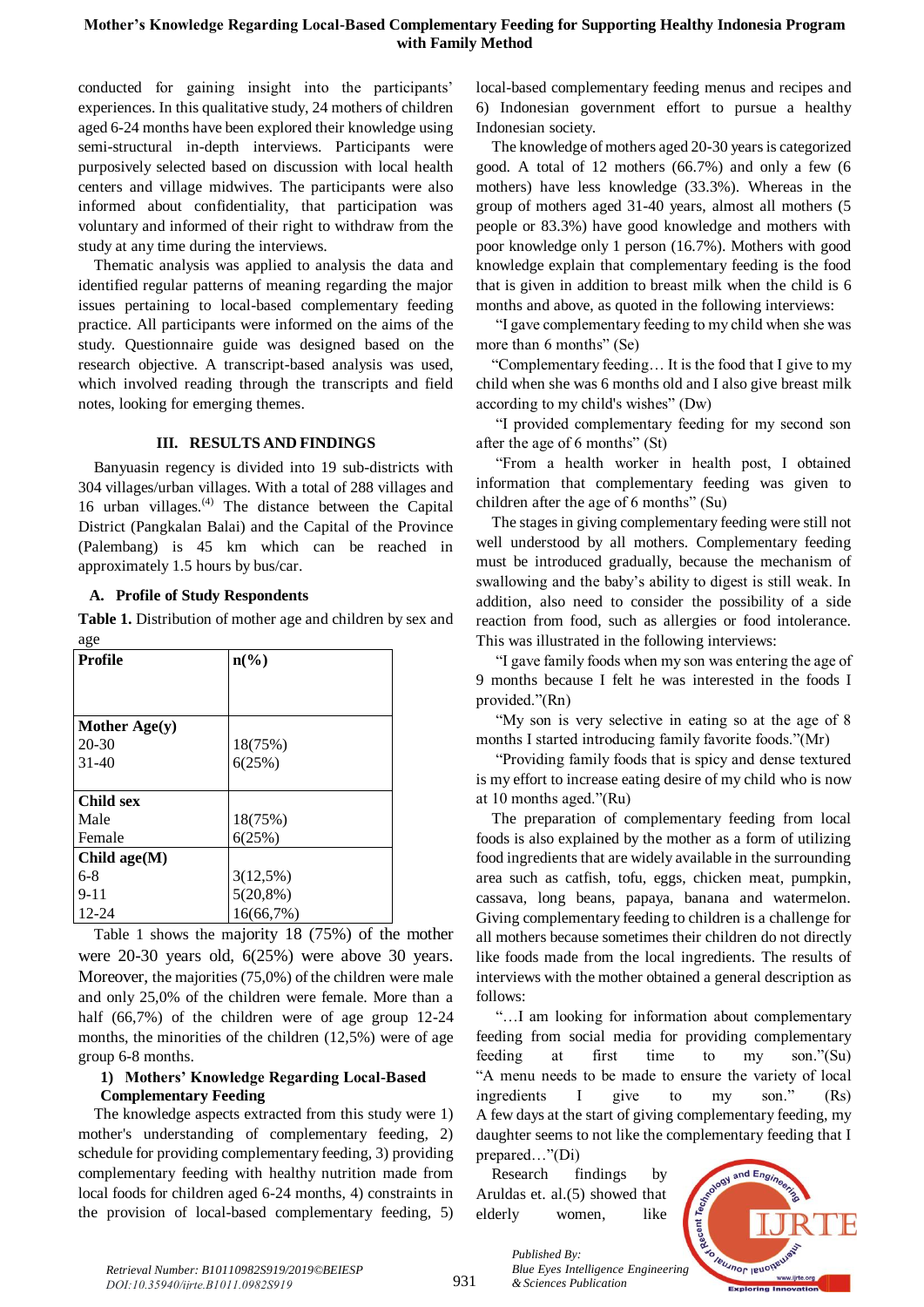mothers-in-law had significant role to influence and guide child feeding practices in the family and lack of knowledge among them was a barrier in initiating complementary feeding at the correct age. According to several mothers who become research informants, providing complementary feeding at the right age and amount is important for optimal growth for their children.

"Giving mixed foods with the right frequency can increase my child's physical growth…"(Rs)

"The type of complementary feeding is given according to the age of the child because the ability to digest from children develops according to their age."(Di)

Mothers of children aged 6-24 months who become research informants stated that there were still difficulties for them to provide variety of complementary feeding from local food ingredients. This is due to a time factor, difficulty to look for and adjust recipes from local ingredients to their children taste and easiness in cooking food for all family members so that children before one year of age have already been introduced to family foods. Although willingness to provide a local-based complementary feeding was high among the mothers, this was not always reflected in their behaviors.

The Indonesian government's efforts to improve public health status are implemented in a Healthy Indonesia Program with Family Approach. The role of mother is very essential in terms of paying attention to the health of her children. Mothers have more time to take care of the household. The informants stated that they knew about the program, which one of the indicators is to monitor the growth of children under five aged every month. With regard to the Healthy Indonesian Program, findings show that mothers were informed by health workers and cadres during activities in a health post. These are interview quotations:

"I got information about Healthy Indonesian Program from a health post. At that time, health worker informed that children need to be monitored for growth and development periodically. I think, it is an effort to achieve Healthy Indonesia."(My)

I ever obtained information on Healthy Indonesian Program when I was visiting local health post. A midwife who manages health post explained regarding objective of the program and its relation to child health."(Nu)

The interviews yielded rich data relating to mothers' knowledge regarding complementary feeding practice to their children. Four main themes were identified including: (1) child growth, (2) balanced nutrition, (3) picky eating behavior, and (4) local-based complementary feeding recipes and eleven major sub-themes to be identified from the interview. Themes and sub-themes are set out in [table 2](https://www.ncbi.nlm.nih.gov/pmc/articles/PMC6025538/table/ijerph-15-01157-t004/) and described in detail below.

|  | <b>Table 2.</b> Overview of themes |  |
|--|------------------------------------|--|
|--|------------------------------------|--|

| <b>Themes</b> | <b>Sub Themes</b>    |
|---------------|----------------------|
| Child growth  | 1. Child physical    |
|               | growth               |
|               | 2. Child health card |
|               | 3. Weighing and      |
|               | measuring a child    |

| <b>Balanced Nutrition</b> | 1. Consume the right      |
|---------------------------|---------------------------|
|                           | amount of calories        |
|                           | 2. Nutrient-dense foods   |
|                           | 3. Eat a variety of foods |
| Picky eating behavior     | 1. Anxiety for mothers    |
|                           | about child               |
|                           | nutritional status        |
|                           | 2. Dealing with picky     |
|                           | eater child               |
| Local –based              | 1. Healthy local foods    |
| complementaryfeeding      | for children              |
| recipes                   | 2. Menu planning for      |
|                           | children                  |
|                           | 3. Family meals made      |
|                           | from local foods          |
|                           |                           |

After age 6 months to 24 months, giving complementary feeding needs to be conducted gradually(6). The importance of mother's knowledge regarding complementary feeding practices is useful in reducing the risk of stunting. In addition to complementary feeding, breast milk must also be given to infants until the child is 24 months old(7). Study by Siolimbona et.al.(8) described that effort to increase maternal knowledge about complementary feeding giving can be conducted by providing socialization in the community, both by health workers and cadres.

Hemlata and Jana(9) highlighted that preventive aspect in healthcare delivery system at present is emphasized rather than the curative aspect such as nutrition lessons regarding complementary feeding preparation in the vaccine clinics and in community. Besides, it was identified that local cultural and traditional practices in South Africa has correlation to complementary feeding practices(10). Furthermore, timing of introduction, food choices and dietary diversity are several important aspects to an effective complementary feeding practice. (11)

#### **IV. CONCLUSION**

This study provides essential information to enhanced health program planning and has policy implications for the improvement of nutrition program for children aged 6-24 months in Banyuasin. It is suggested to encourage mothers to practice a healthy complementary feeding made of local foods to children aged 6–24 months.

## **ACKNOWLEDGEMENTS**

This research was supported by grant from Sriwijaya University in 2018. We are also grateful to health office of Banyuasin district for allowing this research.

## **REFERENCES**

[1] Udoh EE, Amodu, OK. Complementary feeding practices among mothers and nutritional status of infants in Akpabuyo Area, Cross River State Nigeria. Springer Plus. 2016: p.1-19.



*Published By: Blue Eyes Intelligence Engineering & Sciences Publication*